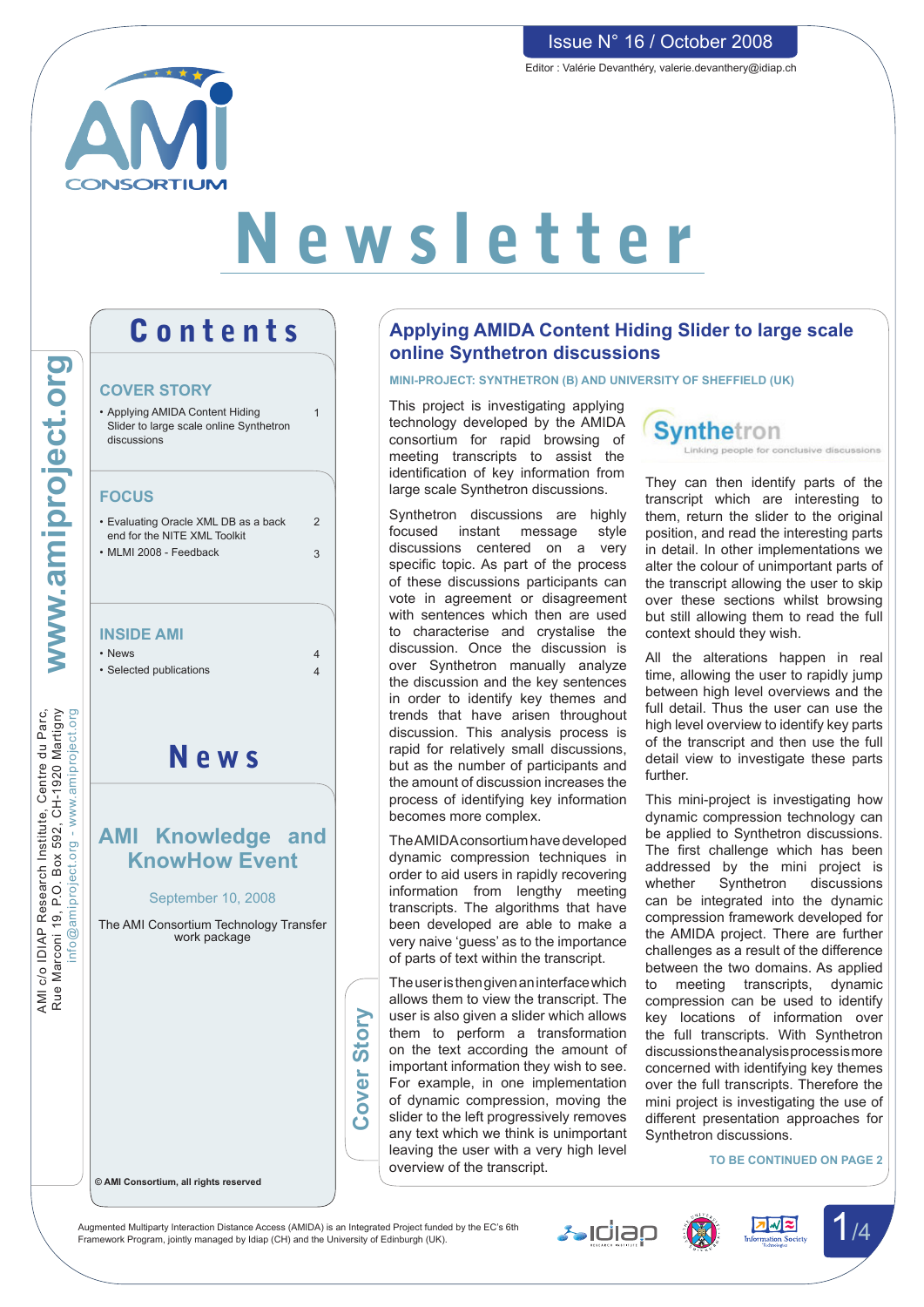Issue N° 16 / October 2008 Editor : Valérie Devanthéry, valerie.devanthery@idiap.ch

Newsletter

## **Applying AMIDA Content Hiding Slider to large scale online Synthetron discussions (continued)**

This analysis should also benefit AMIDA since these new presentation approaches may prove to be of use in the meetings domain - where identifying key trends across a series of meetings may prove useful.

Another focus of the mini-project is the subject of evaluating the dynamic compression technology. A problem with the lab studies of dynamic compression that have been undertaken so far is that they are often limited to a small and limited user base. Ideally user interface design should include both these types of studies

and large scale deployment of new technology. The mini project should allow a larger scale evaluation of the technology with real users who will hopefully benefit from using dynamic compression to perform their daily tasks.

For more information about this work, contact Simon Tucker at the University of Sheffield, s.tucker@dcs.shef.ac.uk. For more information about how to work with the AMI Consortium, contact Christine Perey at: *http://www.amiproject.org/business-portal/ contacts*

|                                                                                                                                                                                                                                                 | SOMONAWAY<br><b>PARO</b><br><b>Sext</b><br>$\mathcal{S}$<br>ind<br>$s^e$ |
|-------------------------------------------------------------------------------------------------------------------------------------------------------------------------------------------------------------------------------------------------|--------------------------------------------------------------------------|
| Moderator: Welcome. We will start the discussion in a few minutes.                                                                                                                                                                              |                                                                          |
| Moderator: The session has started. You can enter your statements in the textbox<br>at the bottom of the screen and then send them. We wish you a good discussion.                                                                              |                                                                          |
| I don't mind travelling by train, but being squashed into a bus or a tram is<br>really horrible. I just don't like those sort of busy places. I prefer my car where I have my<br>own space (and my own music, my own phone conversations, etc). |                                                                          |
| When I'm travelling by car, I'm free to go whenever I want. If you go by public<br>transport, you lose a lot of time waiting.<br>You just lose a lot of flexibility when taking public transport.                                               |                                                                          |
| I think travelling by public transport is expensive. I have a car and if I use it my costs<br>per kilometre are a lot lower than by train, bus, metro or tram.                                                                                  |                                                                          |
| If I went to work by public transport, I would have to make a big detour. There isnt<br>a good connection between my home and work.                                                                                                             |                                                                          |
| When I'm in my car, I put on some nice music, smoke a cigarette, have a cup of coffee<br>within reach, and there are no teenagers with mobiles around me. No bus or train can<br>offer me that sort of comfort.                                 |                                                                          |
| I want to elaborate                                                                                                                                                                                                                             |                                                                          |

## **Evaluating Oracle XML DB as a back end for the NITE XML Toolkit**

**Mini-project: Oracle (F) and University of Edinburgh (UK)**

One of the ways in which the AMI Consortium engages with industry is through «mini-projects» in which a Consortium member and a member of the Community of Interest jointly carry out work of mutual interest. In one of our current mini-projects, Oracle and the University of Edinburgh are evaluating the use of Oracle XML DB as a back end for the NITE XML Toolkit in order to see what advantages using it might bring.

The NITE XML Toolkit (NXT) is open source software for marking up synchronized sets of recordings with many different kinds of annotations. Although there are other annotation platforms available, NXT is unusual in using stand-off XML to allow the work of annotation to be distributed among different sites at the same time, and in representing both temporal and structural relationships among the annotations. The AMI Consortium relies on NXT extensively to create and search annotations of

the multimodal recordings that underpin their scientific and technological advances.

NXT has its own query language, NQL, based on first order predicate calculus, with its own dedicated implementation. However, the queries could be expressed in the XQuery standard that has emerged since XT was designed and written. Using an XQuery-based implementation would have several advantages: it would make NXT easier to maintain, it would allow us to add more readily some query operators that users have requested, and it might improve search performance. NXT's current query implementation loads everything it is searching into memory, which limits the amount of material that can be searched at once.

#### **To be continued on page 3**

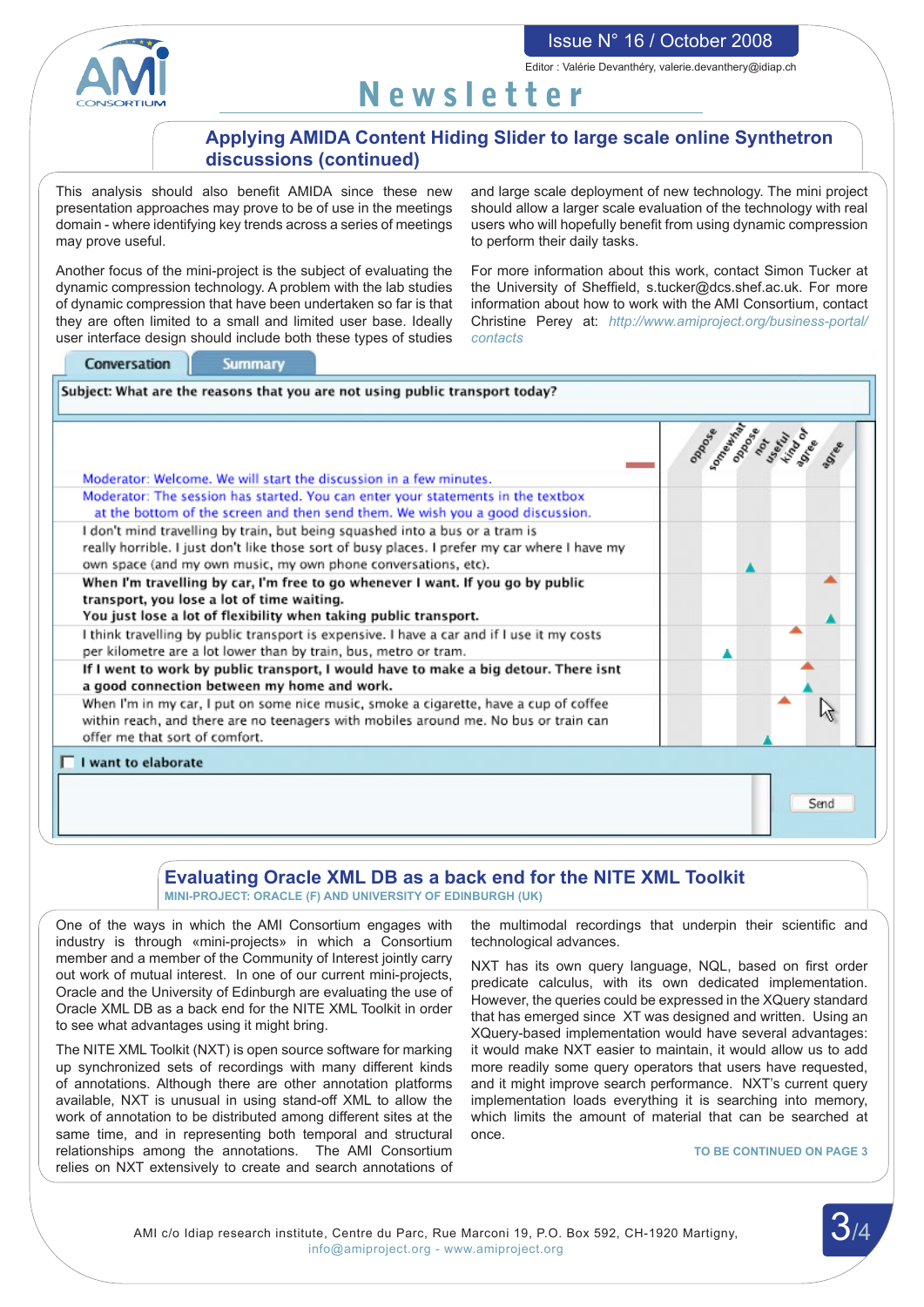#### Issue N° 16 / October 2008



Editor : Valérie Devanthéry, valerie.devanthery@idiap.ch

# Newsletter

#### **Evaluating Oracle XML DB as a back end for the NITE XML Toolkit (continued) Mini-project: Oracle (F) and University of Edinburgh (UK)**

Although many NXT users would find XQuery too cumbersome and difficult to use, it could translate NQL queries into XQuery, run them, and then translate the result sets back into the form that the current NQL implementation returns.

In this mini-project, we are evaluating the use of Oracle XML DB release 11g as the XQuery back end. In the first phase of the project, which is being carried out now, we are hand-translating a representative set of queries into XQuery, loading an NXTformat corpus into Oracle XML DB, and benchmarking the results against the current NQL representation. Oracle XML DB allows both structured XML or relational treatments of the same data, and has two possible storage models, giving a great deal of flexibility in how it can be used.

On the other hand, NXT data is different from most XML. Although it is standards-compliant, its use of stand-off means that many more individual files make up one coherent data set than is usually the case.

The first phase will tell us what gains we can expect from porting our implementation to Oracle XML DB and what sort of difficulties we might encounter. It will also test parts of the Oracle implementation that are less exercised by more mainstream users, and could potentially reveal new properties that affect their future target uses. The XQuery standard currently does not allow for queries that change the XML data; this facility is part of XQuery Update, which is currently a W3C Candidate Recommendation. In the second phase of the project, we will benchmarking using a pre-release copy of the next XML DB version to test whether its XQuery Update implementation could be used to implement NXT's manipulation of annotation sets as well. Although an NQL implementation that is limited to searching static data sets would still be useful, using XQuery Update could allow us to retire the

existing NQL implementation, giving it the status of a reference implementation for the operators that it includes. As in the first phase of the project, this work will test the feasibility of such a replacement, but not include the development work that this would require.

For more information about this work, contact Jean Carletta at the University of Edinburgh, jeanc@inf.ed.ac.uk. For more information about how to work with the AMI Consortium, please contact Christine Perey at: *http://www.amiproject.org/businessportal/contacts*



#### **MLMI 2008 - 5th Workshop on Machine Learning and Multimodal Interaction 8-10.09.08, Utrecht, The Netherlands**

The 5th Joint Workshop on Machine Learning and Multimodal Interaction was held in Utrecht, Netherlands on September 8-10, 2008. It was a single track conference with approximately 100 attendees. This year's themes included: multimodal processing, speech and language, interactive systems, human interaction and activity as well as speech processing.

There were 4 interesting keynote presentations:

1. «The Giraffe - A Mobile Telepresence Physical Avatar» by Stephen von Rump from HeadThere Inc. He gave an overview and some demos of their mobile video conferencing platform.

2. «Measuring interactivity on search engines is hard unless you're Yahoo, Microsoft, or Google» by Mark Sanderson from University of Sheffield. The talk was on how test sets and evaluation methodologies for search engines need to evolve so that they become more interactive with current users and web browsers.

3. «HCI2: Human-Centered Intelligent Human-Computer Interaction» by Maja Pantic from the Imperial College London and the University of Twente. The talk was on human centered user interfaces which are beyond the traditional keyboard and

mouse. Maja talked in detail on how human communicative signals, especially facial expressions, could be used for such interfaces.

4. «Communicating with a distinctive embodied conversation agent» by Catherine Pelachaud from University of Paris. Catherine demonstrated the Embodied Conversational Agent (ECA) named Greta, which their research group has created. It is capable of communicating with users through both verbal and nonverbal cues.

The topics presented covered a broad spectrum of topics including multi-modal processing, design and evaluation of meeting browsers, analyzing human interaction and activity and speech processing. A good number of posters reflecting the themes of the conference were also presented over 2 sessions. MLMI hosted 3 satellite events as well - a speech recognition workshop for Dutch, an inter project meeting on the evaluation of space-time audio processing and an AMI knowledge transfer session.

*Katayoun Farrahi, Samuel Thomas, Phil Garner: Idiap Reasearch Institute, Av. Marconi 19, CH - 1920 Martigny*